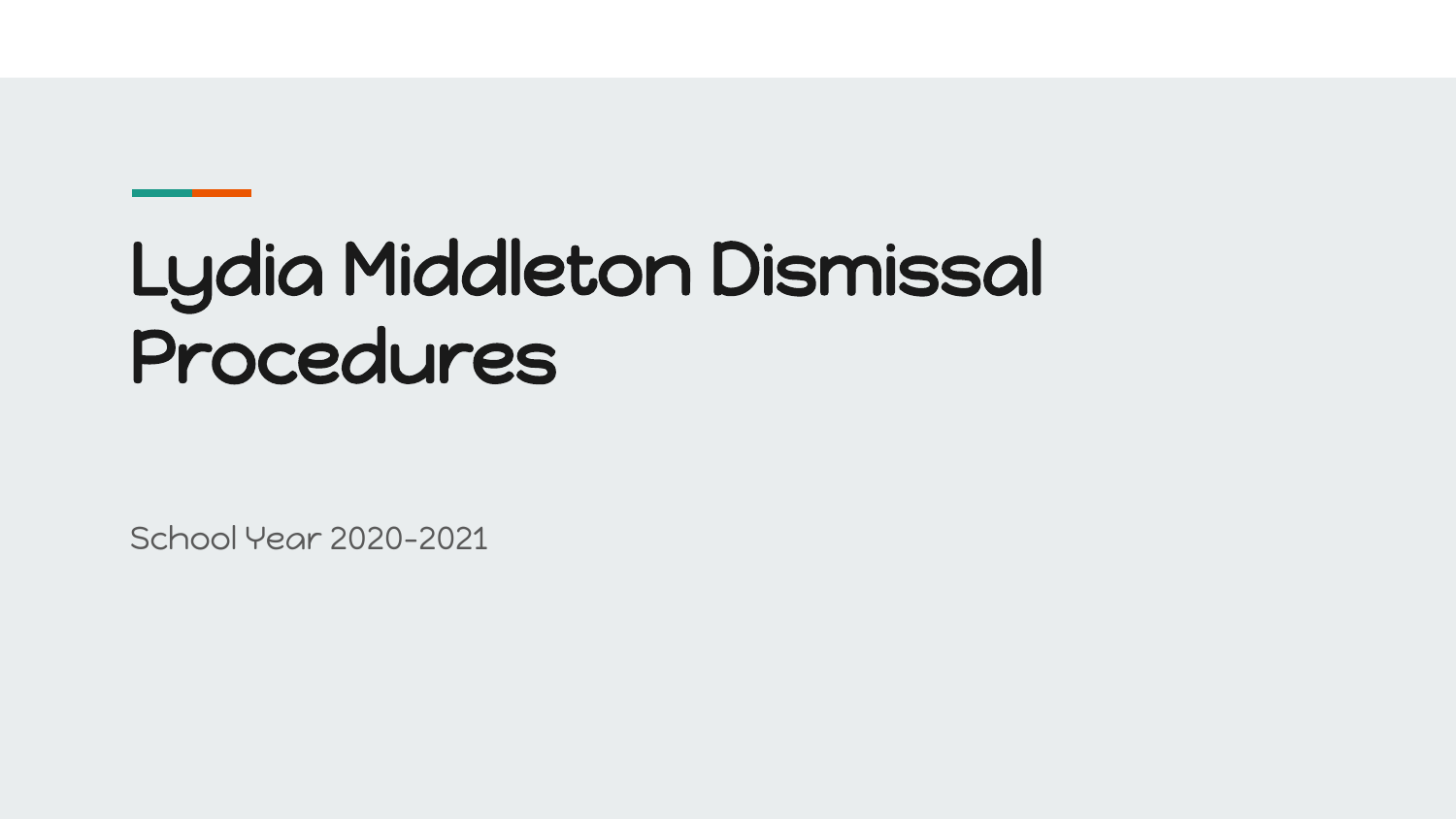#### **Dismissal Procedures: 2020-2021**

To promote the safety of staff and students, dismissal procedures will differ from last year's procedures. Students will be dismissed by class and led downstairs by a staff member. Once again, no parents or other family members will be permitted to enter the building to pick up students at this time.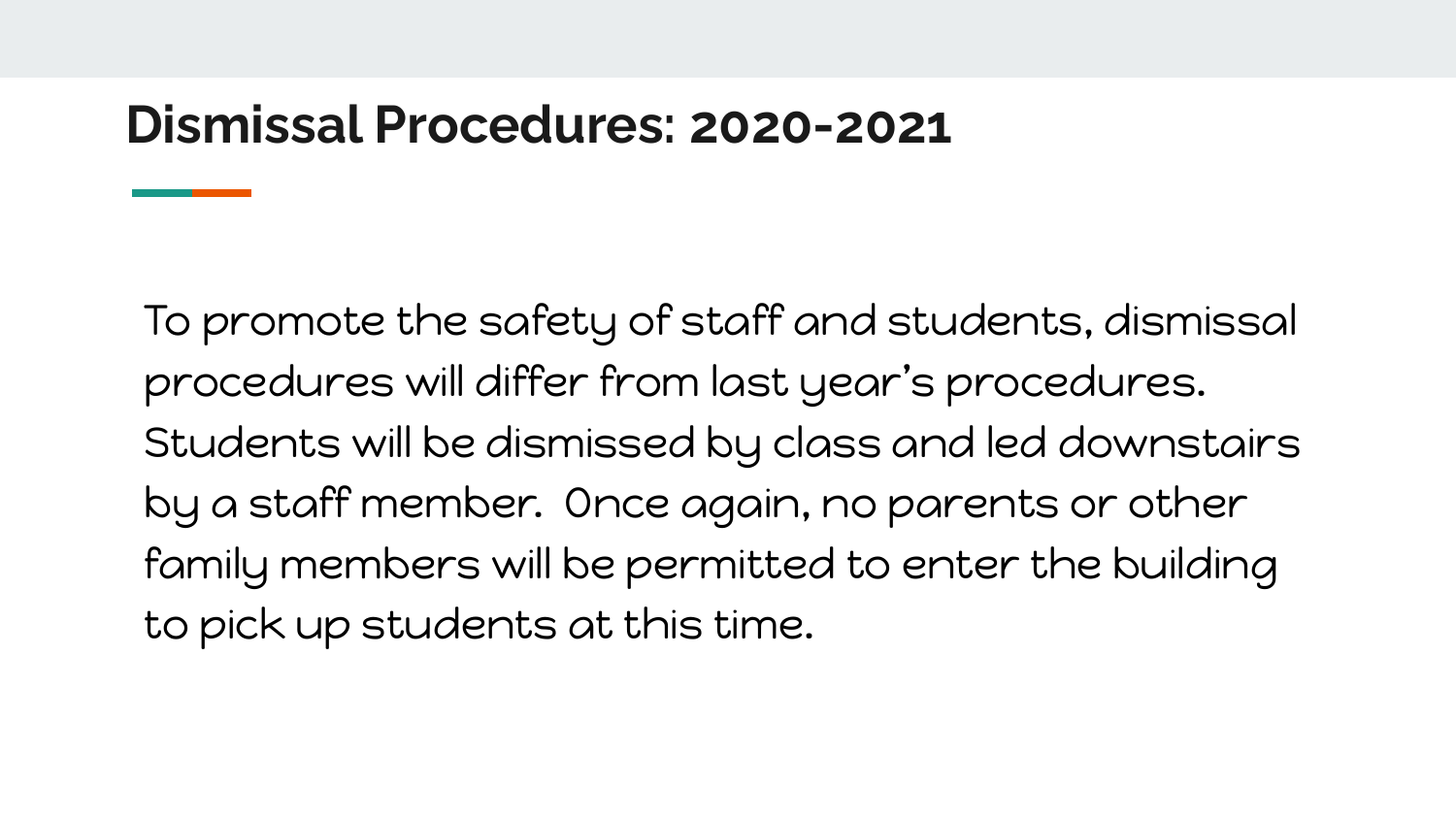#### Bus Riders



Dismissal Procedure for Bus Riders

• Students riding the bus will be dismissed first by class and grade level;

•Bus riders will be led to the gym where they will immediately board their buses;

•Masks will be worn on the bus and a seating chart will be in place on each bus.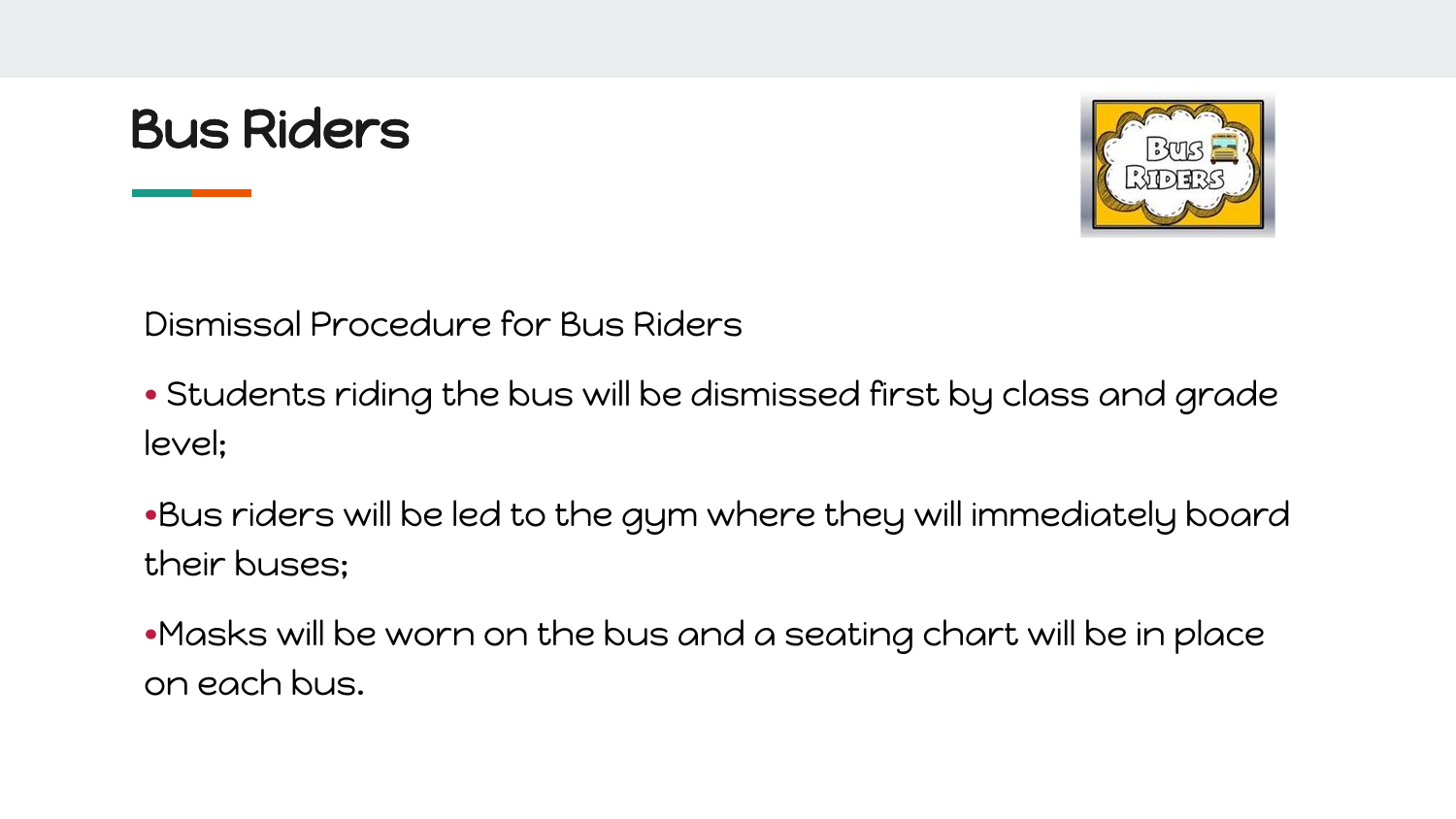## Car Riders



Dismissal Procedure for Car Riders

•Once buses have been loaded, car riders will move to the ground floor for dismissal;

•Third and fourth-grade car riders will assemble in the cafeteria by classroom teacher, while kindergarten through second-grade students will assemble in the gym;

•Staff will call students to the Third Street Door using a walkie-talkie system as cars pull up near the pick-up point. All students will be wearing masks.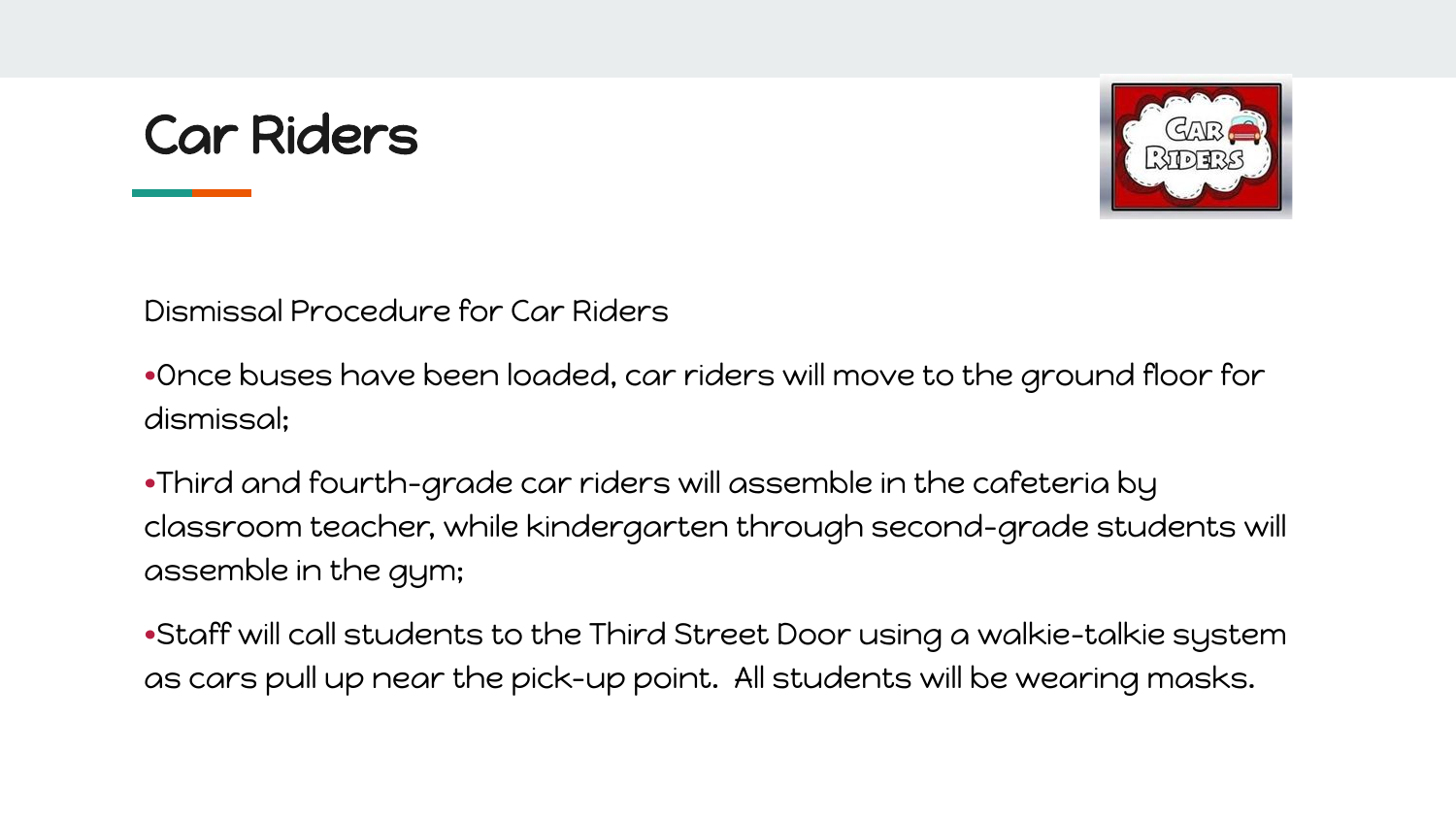## Walkers



Dismissal Procedure for Walkers

•Because the dismissal process will be a bit more lengthy than in the past, walkers will leave the building closer to 3:00;

•Parents will not enter the gym to pick up students; rather, students will be walked out by a staff member;

•Once buses have departed, parents will line up on the sidewalk outside the gym doors and students will be brought out. Please wear a mask and follow social distancing guidelines.